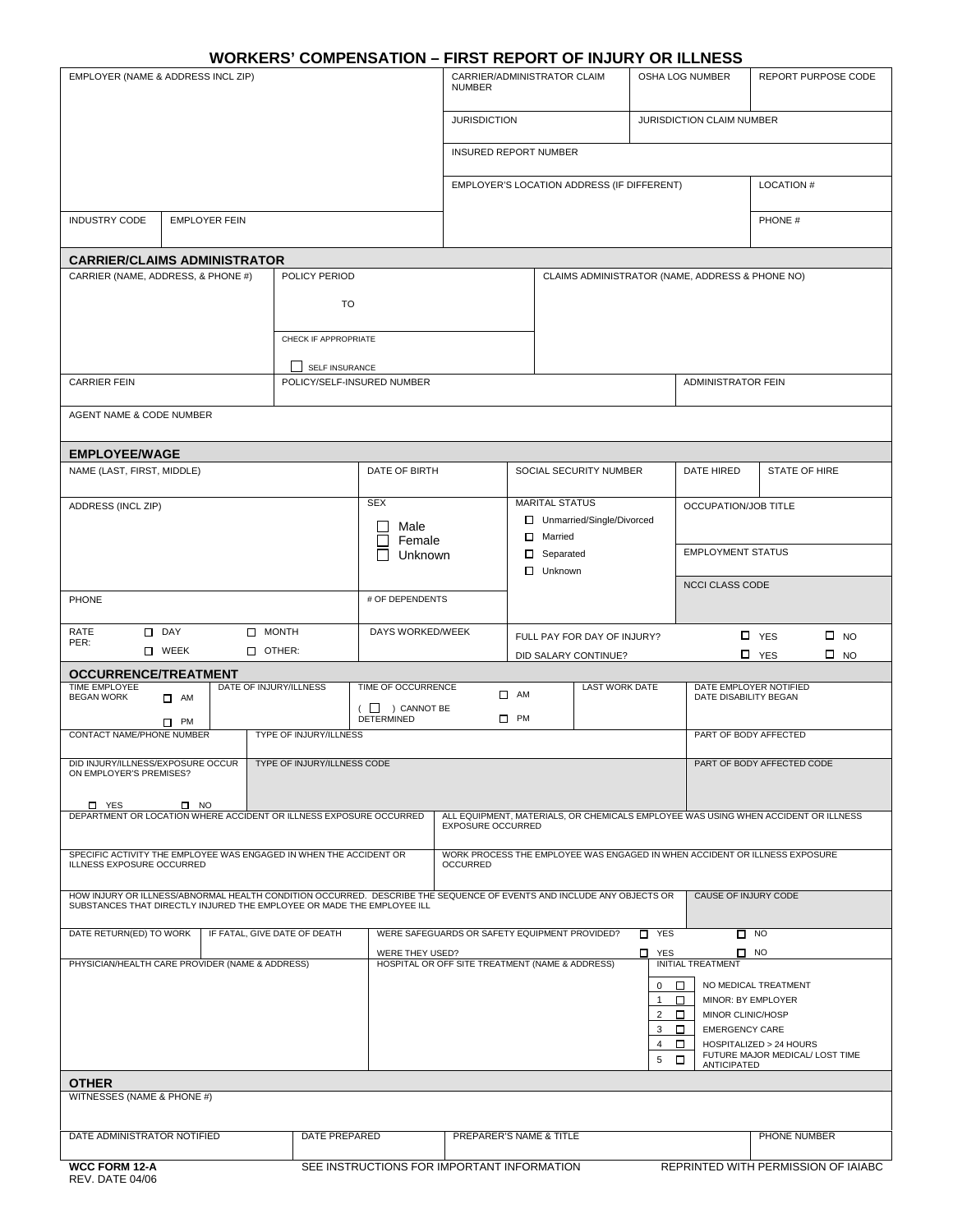# **EMPLOYER'S INSTRUCTIONS**

#### **DO NOT ENTER DATA IN SHADED FIELDS**

#### DATES:

Enter all dates in MM/DD/YY format.

#### INDUSTRY CODE:

This is the code which represents the nature of the employer's business, which is contained in the Standard Industrial Classification Manual or the North American Industry Classification System, published by the Federal Office of Management and Budget.

# CARRIER:

The licensed business entity issuing a contract of insurance and assuming financial responsibility on behalf of the employer of the claimant.

### CLAIMS ADMINISTRATOR:

Enter the name of the carrier, third party administrator, state fund, or self-insured responsible for administering the claim.

#### AGENT NAME & CODE NUMBER:

Enter the name of your insurance agent and his/her code number if known. This information can be found on your insurance policy.

### OCCUPATION/JOB TITLE:

This is the primary occupation of the claimant at the time of the accident or exposure.

#### EMPLOYMENT STATUS:

Indicate the employee's work status. The valid choices are: Full-Time On Strike Unknown Volunteer Part-Time Disabled Apprenticeship Full-Time Seasonal Not Employed Retired Apprenticeship Part-Time Piece Worker

#### DATE DISABILITY BEGAN:

The first day on which the claimant originally lost time from work due to the occupation injury or disease or as otherwise designated by statute.

### CONTACT NAME/PHONE NUMBER:

Enter the name of the individual at the employer's premises to be contacted for additional information.

# TYPE OF INJURY/ILLNESS:

Briefly describe the nature of the injury or illness, (eg. Lacerations to the forearm).

### PART OF BODY AFFECTED:

Indicate the part of body affected by the injury/illness, (eg. Right forearm, lower back).

#### DEPARTMENT OR LOCATION WHERE ACCIDENT OR ILLNESS EXPOSURE OCCURRED: (eg. Maintenance Department or Client's office at 452 Monroe St., Washington, DC 26210)

If the accident or illness exposure did not occur on the employer's premises, enter address or location. Be specific.

## **WCC FORM 12-A** REV. DATE 04/06